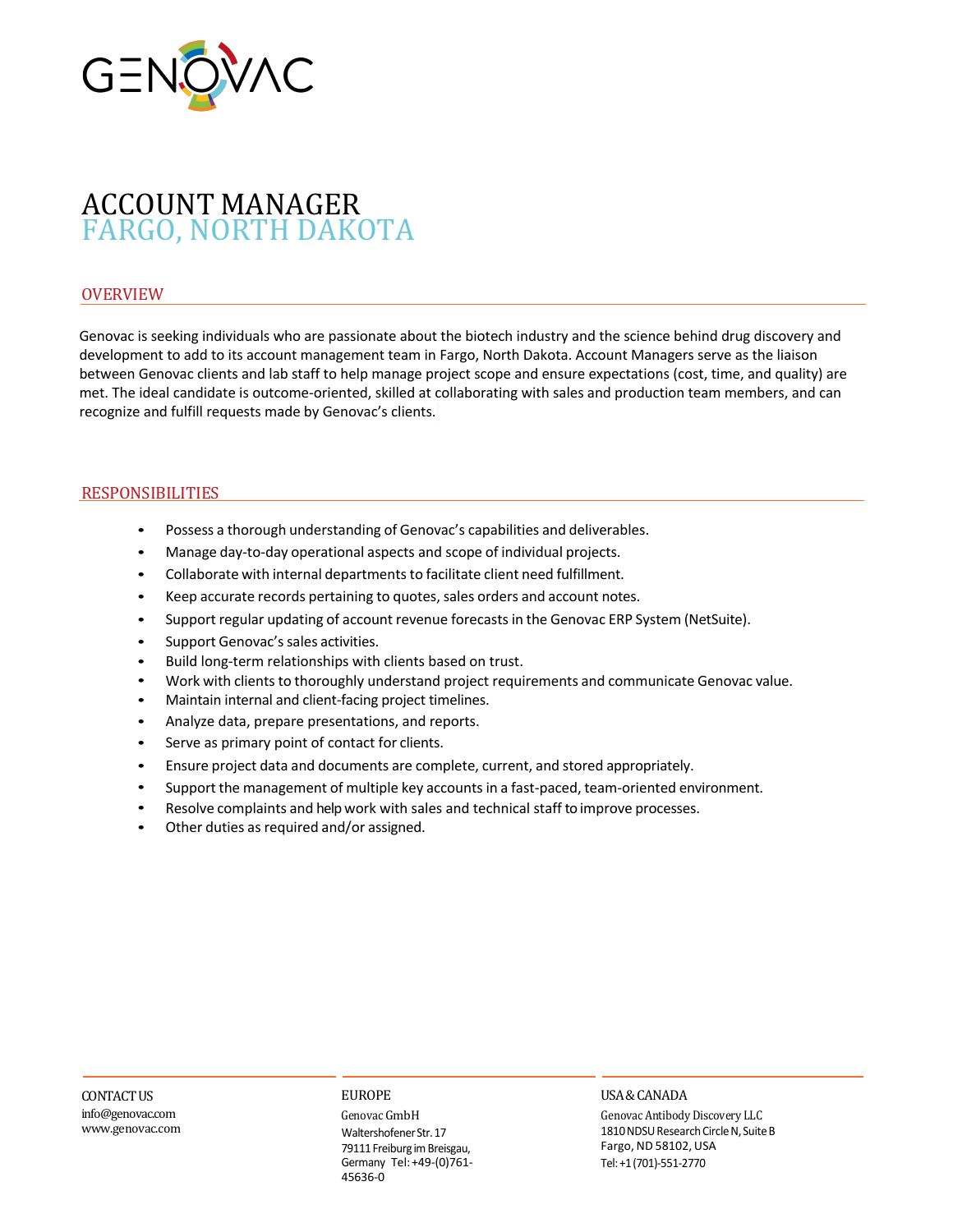

# PREFERRED EDUCATION & EXPERIENCE

Exceptionally talented candidates with relevant experience are encouraged to apply, even if your qualifications do not strictly match those outlined below.

- Minimum of B. Sc. degree in Biology (preferable Immune Biology) or Biotechnology
- In-depth understanding of biological (preferably immune biological) and/or biotechnological processes

## REQUIRED SKILLS

- Ability to effectively communicate, both verbally and in writing
- Fluency in English
- Ability to establish and conduct clear and professional communications with coworkers and clients
- High level of organization and ability to prioritize tasks and allocate resourcesto achieve company and client objectives
- Self-motivated individual with the ability to prioritize work according to changing priorities, requests, or projects
- Willingness to work in a demanding, client-focused environment, and on occasion, during hours outside the standard workday
- Demonstrate high ethical standards and trustworthiness
- Desire to work in a team-orientated Client Relations environment
- Willingness and passion for continual contribution to processimprovement
- Excellent computer skills, particularly in Microsoft Excel

In addition to a current resume, applicants should submit a cover letter that describes their interest in this position and details their relevant qualifications.

Address correspondence to applications@genovac.com.

For upfront information and questions please contact:

Dr. Andreas Weise Senior Account Manager aweise@genovac.com T | +49-(0)761-45636-12 F | +49-(0)761-45636-29 www.genovac.com

CONTACTUS info@genovac.com www.genovac.com

#### EUROPE

Genovac GmbH Waltershofener Str. 17 79111 Freiburg im Breisgau, Germany Tel:+49-(0)761- 45636-0

#### USA&CANADA

Genovac Antibody Discovery LLC 1810 NDSU Research Circle N, Suite B Fargo, ND 58102, USA Tel:+1(701)-551-2770